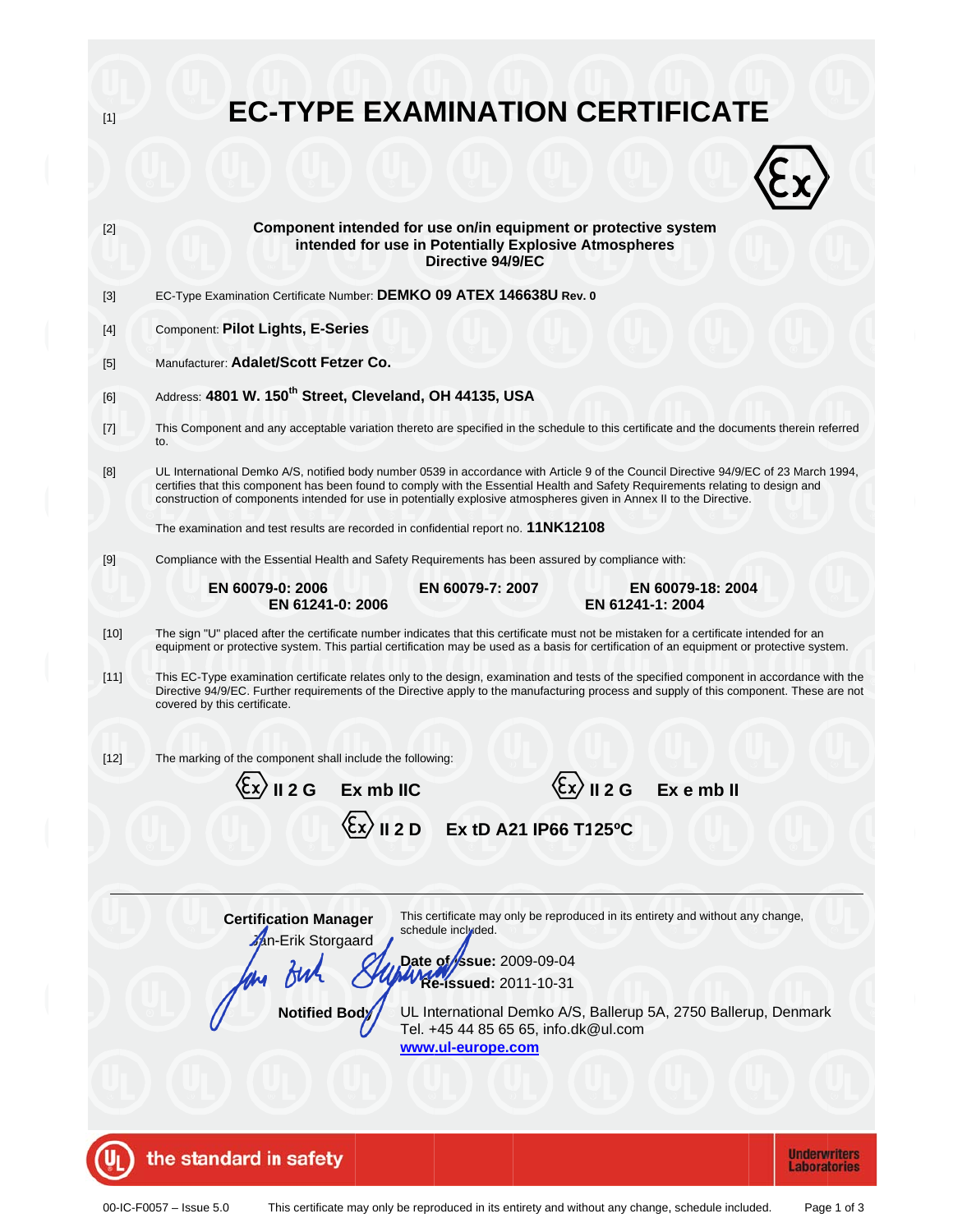$[13]$  $[14]$ 

# **Schedule EC-TYPE EXAMINATION CERTIFICATE No. DEMKO 09 ATEX 146638U Rev. 0**

### **Report: 11NK12108**

 $\frac{120}{N}$ 

#### $[15]$ **Description of Component:**

The E-Series pilot lights are intended to be mounted in an increased safety enclosure. The pilot light comes in 120 V, 12 V, or 24 V AC/DC versions, with a maximum of 7LEDs, and an amber, green, red, or white cap. Lead wires are directly soldered to the LED lamp assembly. The LEDs are encapsulated through the base of the pilot light. The pilot light has 101, 103, or 143 plastic cap.

Nomenclature for E-Series Pilot Lights:

 $\frac{A}{II}$ 蓝

I - Pilot Light Series EL - Series Designation

II - Pilot Light Color

뜨

 $\overline{1}$ 

 $A -$ Amber

 $G - Green$ 

 $R - Red$ 

 $W - White$ 

**III** - Terminal Block T - Pilot lights are provided with terminal block Blank - Pilot lights are provided with leads

**IV** - Voltage Option 120 - 120 V AC/DC 12 - 12 V AC/DC 24 - 24 V AC/DC

#### Temperature range The ambient temperature range is -55  $\degree$ C to +60  $\degree$ C.

#### **Electrical data**

120 V AC/DC, 1.2 W 12 V AC/DC, 0.6 W 24 V AC/DC, 0.6 W

**Installation instructions** See special conditions of safe use.

#### Routine tests

A visual inspection of the encapsulant is required per Clause 9.1 of EN 60079-18. No damage shall be evident such as cracks, exposure of the encapsulated parts, flaking, inadmissible shrinkage, swelling decomposition, failure in adhesion or softening.

A routine dielectric test according to EN 60079-18, Clause 9.2, is required on the E-Series pilot lights. The devices shall withstand 1500 V r.m.s. for at least 1 second or 1800 V r.m.s. for 100 ms without dielectric breakdown or arcing occurring.

| $[16]$ | <b>Descriptive Documents</b><br>11NK12108 (Hazardous Location Testing)<br>Project Report No.: |               |             |            |  |
|--------|-----------------------------------------------------------------------------------------------|---------------|-------------|------------|--|
|        | Documents:                                                                                    |               |             |            |  |
|        | P ⊿scription:                                                                                 | Dr.ument No.: | Rev. Le el: | Date:      |  |
|        | -Series Pilot Li ihts w/Leads C itions and App by als                                         | L 3817        | B           | 2011 09-13 |  |
|        | E- Peries Pilot Lig. 's w/Leads Ins. Illation Instructions                                    | DS '44        | A           | 2009-02-14 |  |
|        | E-Series Pilot Light Nameplate                                                                | 8061          | A           | 2009-08-14 |  |
|        | E-Series Pilot Lights w/Terminal Block and Approvals                                          | <b>DS854</b>  | B           | 2011-09-13 |  |
|        | E-Series Pilot Lights w/Terminal Block Installation<br>Instructions                           | <b>DS846</b>  | A           | 2009-12-16 |  |
|        | E-Series Pilot Lights with Terminal Block Nameplate                                           | 8100          | A           | 2009-12-16 |  |
|        | <b>Terminal Block</b>                                                                         | 8036          | С           | 2009-12-16 |  |



**Underwriters Laboratories**